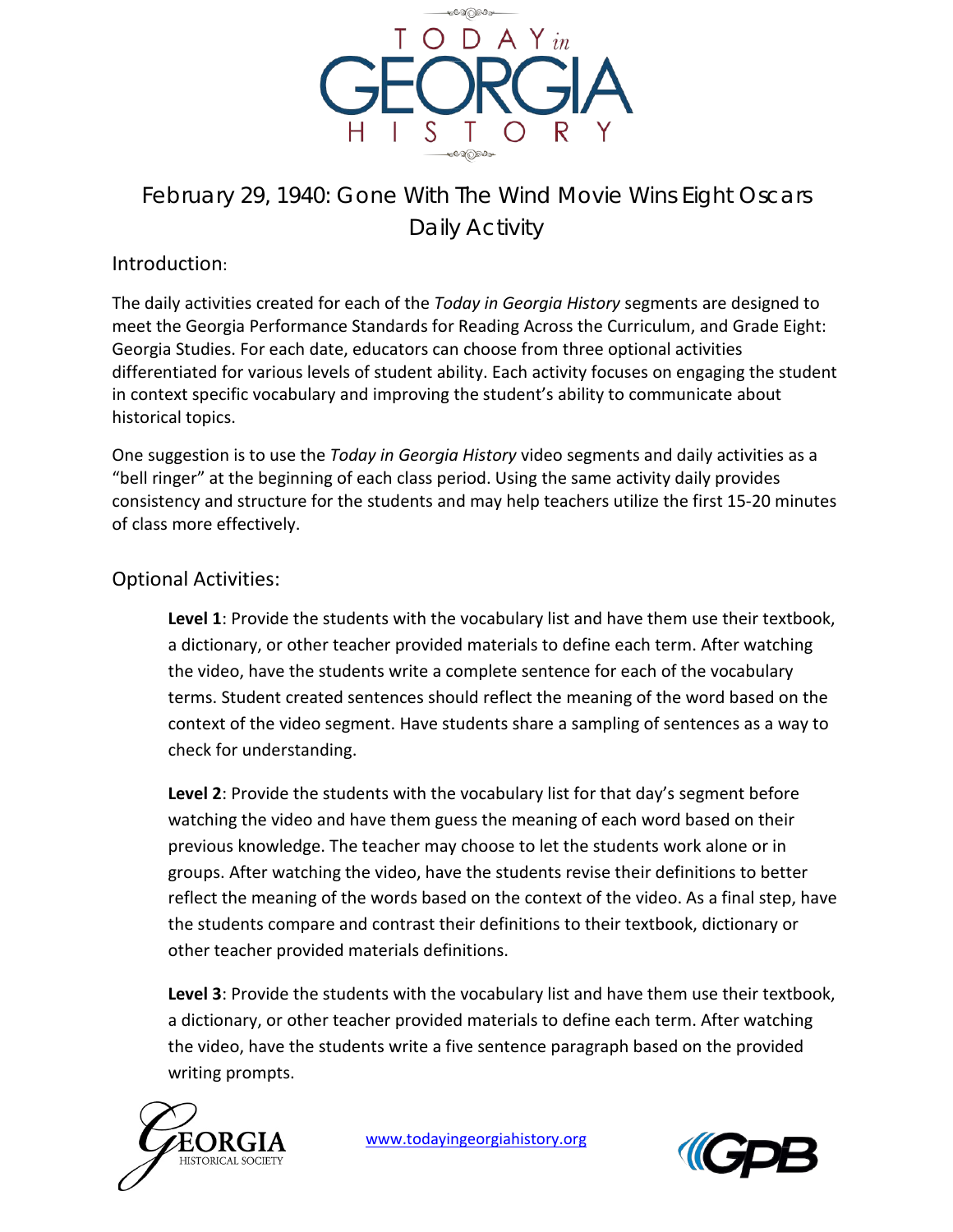

## Vocabulary/Writing Prompts:

#### **Vocabulary Terms**

Producer Bombed Mammoth Conducted Screen Tests Partial Interest Chaos **Screenplay** Nominated

#### **Writing Prompts**

- 1. In a five-sentence paragraph used details from the video segment to support the argument that the creation of the movie *Gone With The Wind* was a mammoth undertaking.
- 2. In a five-sentence paragraph discuss at least three qualities you think a movie should have in order to win an Oscar.
- 3. In the video segment you learned that the producer thought that most Civil War movies did not do well. In a five-sentence paragraph explain why movies about war might not do well at the box office during difficult times like the great depression.

Related Georgia Performance Standards:

## **Reading Across the Curriculum (Grades 6-12)**

#### **SSRC1 Students will enhance reading in all curriculum areas by:**

- c. Building vocabulary knowledge
	- Demonstrate an understanding of contextual vocabulary in various subjects.
	- Use content vocabulary in writing and speaking.
	- Explore understanding of new words found in subject area texts.
- d. Establishing context
	- Explore life experiences related to subject area content.
	- Discuss in both writing and speaking how certain words are subject area related.
	- Determine strategies for finding content and contextual meaning for unknown words.



[www.todayingeorgiahistory.org](http://www.todayingeorgiahistory.org/)